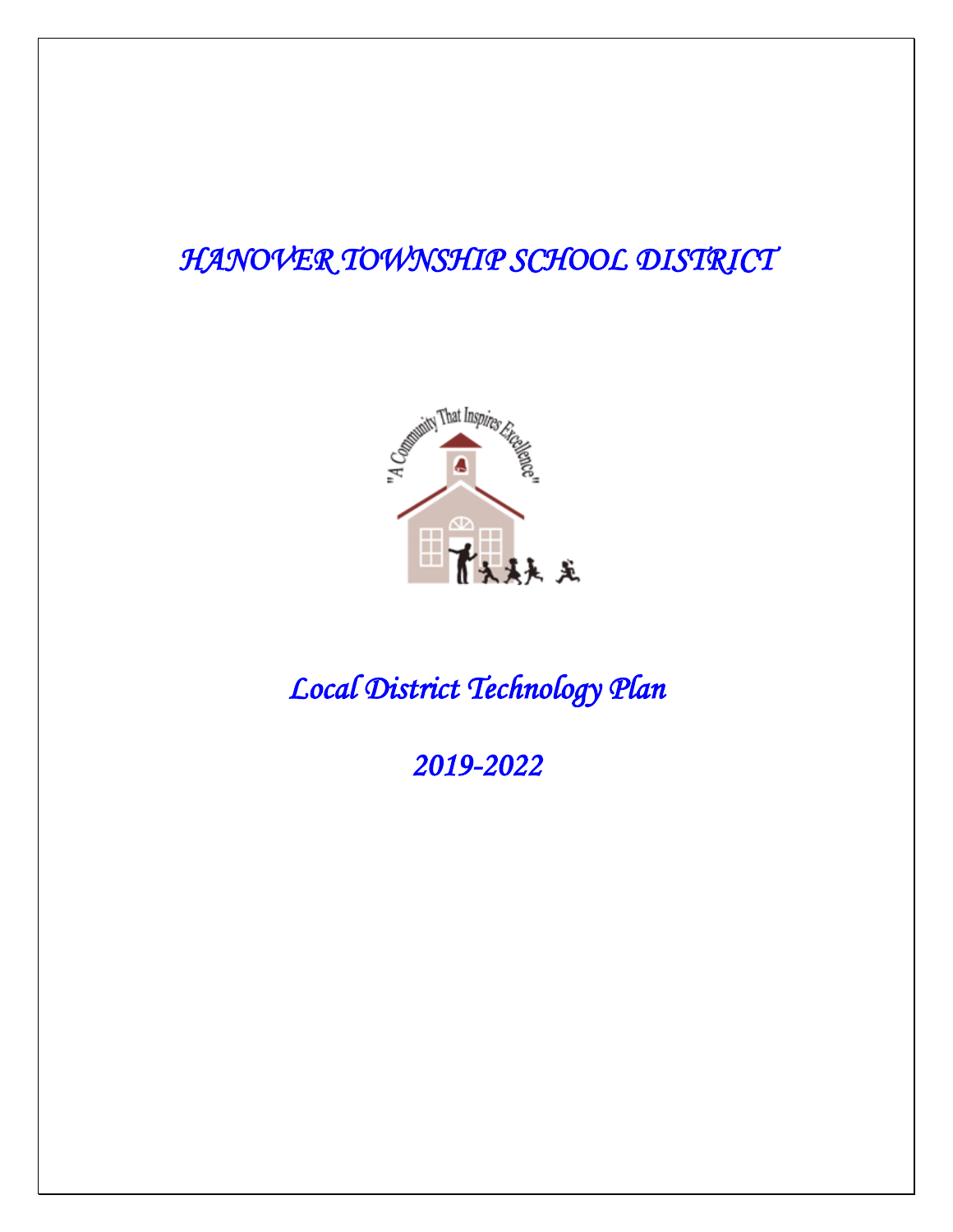### *TABLE OF CONTENTS*

|                                                          | Page |
|----------------------------------------------------------|------|
| <b>Technology Planning Committee - Stakeholders</b>      | 3    |
| <b>Technology Plan Components Checklist Introduction</b> | 4    |
| <b>Technology Mission/Vision Statement</b>               | 5    |
| <b>Current Practices and Educational Environment</b>     | 6    |
| <b>Technology Needs Assessment</b>                       | 7    |
| <b>District Technology Goals and Indicators</b>          | 8    |
| <b>Implementation planning</b>                           | 9    |
| <b>Funding Plan Table</b>                                | 15   |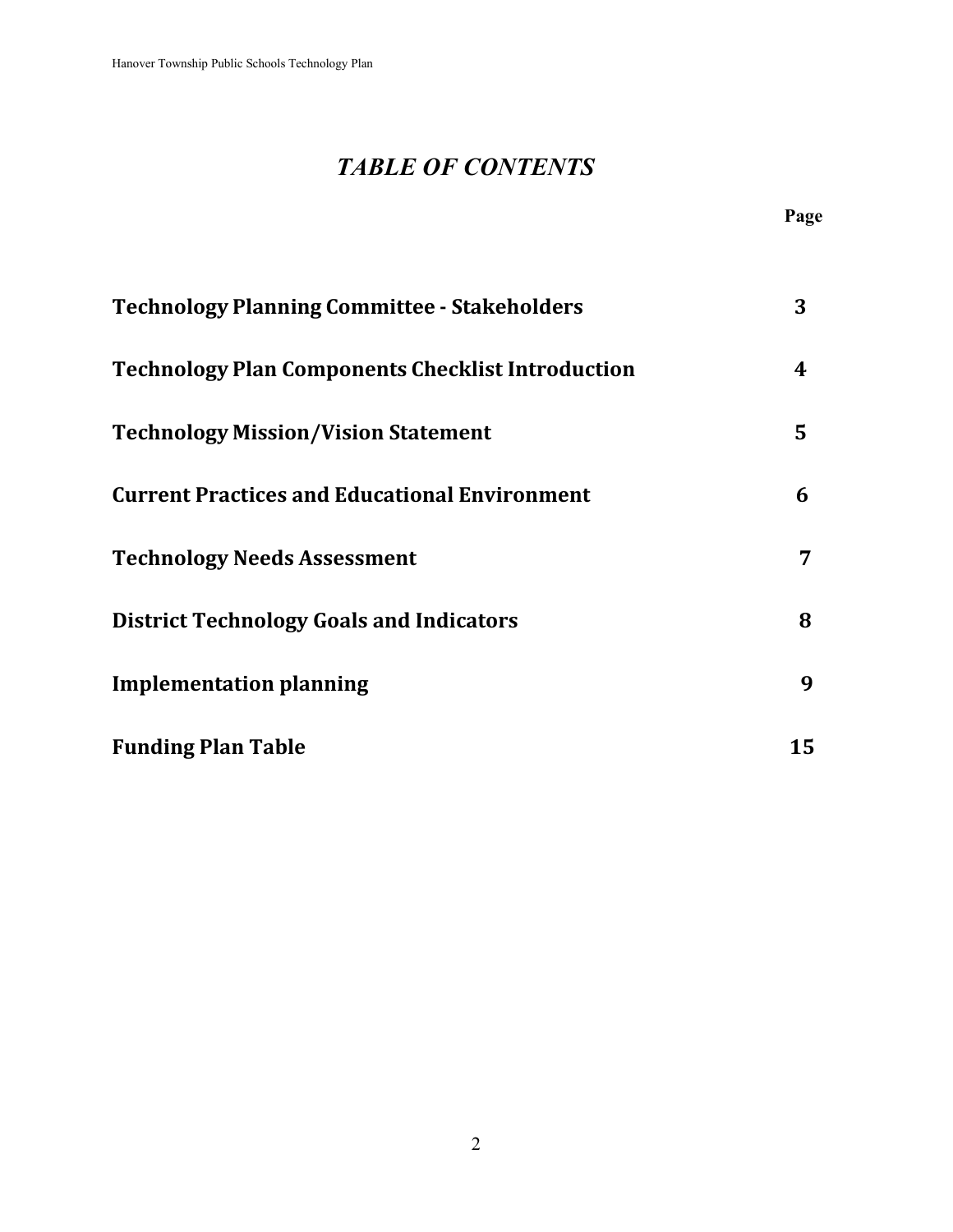#### **Technology Planning Committee – Stakeholders**

I agree to the contents in this educational plan, and the assurance that I will be involved in the implementation of this Technology Plan for Digital Learning. Involvement in the implementation of this Plan may include: reviewing the progress of meeting the goals and objectives, being responsible for completing one or more activities in the action plan, participating in the revisions of the plan. Stakeholders associated with the district and school levels (i.e., each principal from targeted schools) should sign.

| Stakeholder Name     | Stakeholder Title                        | Stakeholder Signature |
|----------------------|------------------------------------------|-----------------------|
| Michael Wasko        | District Superintendent                  |                       |
| Vanessa Wolsky       | <b>Business Administrator</b>            |                       |
| Michael Schwab       | Director of Technology                   |                       |
| Aaron Wasserman      | Director of Curriculum                   |                       |
| Michael Anderson     | Principal, MJS                           |                       |
| Darrin Stark         | Principal, BMS                           |                       |
| Roberto Camean       | Principal, SDS                           |                       |
| Greg Margolis        | Director of Special Services             |                       |
| Greg Matyola         | <b>Technology Integration Specialist</b> |                       |
| Michele Pratola      | <b>Education Technology Specialist</b>   |                       |
| <b>Edward Cashen</b> | <b>Education Technology Specialist</b>   |                       |
| Linda Peterson       | <b>Education Technology Specialist</b>   |                       |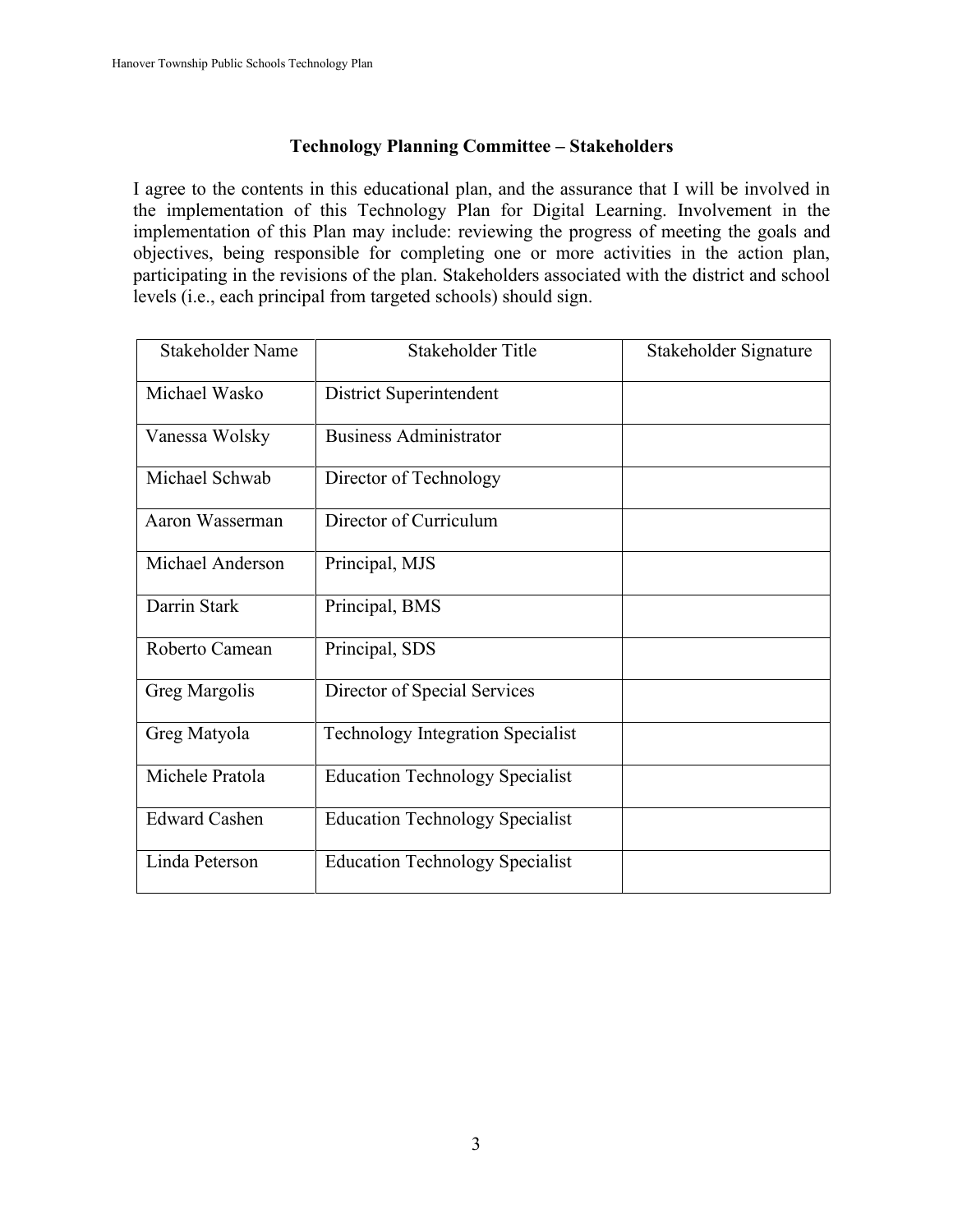# **Technology Plan Component Checklist**

- ❖ If the [Future Ready District Level su](http://futureready.org/about-the-effort/dashboard/)mmary report was generated within the past year school year, include a copy of the district report with the Plan submission.
- ❖ If the [NJTRAx Digital Learning Surveys](http://njdigitallearning.org/topics/getting-started/) summary report was generated, include a copy for all identified schools.

**This form may be used to ensure all components are addressed in the submitted document for review. Please address the areas below for each school that will be the focus for digital learning transformation over the next three years in the technology plan.** 

**County/District Code: Morris/2000 School /Charter School/Renaissance School: Hanover Township Public Schools NJTRAx PARCC Technology Readiness Rating: 9 NJTRAx Digital Learning Readiness Rating:** n/a

| <b>STEP</b> |                                                                                                                                                                            | <b>YES</b> | <b>NO</b>      |
|-------------|----------------------------------------------------------------------------------------------------------------------------------------------------------------------------|------------|----------------|
| 1.          | The District-level vision is included in the School-based Plan.                                                                                                            | <b>YES</b> |                |
| 2.          | NJTRAx technology readiness system for this school was updated.                                                                                                            | <b>YES</b> |                |
| 3.          | NJTRAx Digital Learning surveys for this school was completed, if<br>applicable.                                                                                           |            | N <sub>O</sub> |
| 4.          | School-based S.M.A.R.T. Goals, Strategies, Objectives and                                                                                                                  |            |                |
|             | Indicators that evaluate the completion and success of the goal(s),                                                                                                        | <b>YES</b> |                |
|             | strategies, and objectives are included for this school.                                                                                                                   |            |                |
| 5.          | The action plan identifies the person(s) responsible for ensuring<br>goals, strategies and objectives are completed within the<br>specified time frames.                   | <b>YES</b> |                |
| 6.          | The submitted plan addresses the task of reflecting on the results<br>of the activities, and adjusting the plan accordingly for this<br>school at targeted time intervals. | <b>YES</b> |                |
| 7.          | A budget is included that supports the activity plan.                                                                                                                      | <b>YES</b> |                |
| 8.          | The plan for digital learning through the infusion of technology<br>within instruction and/or the curriculum is clearly understood in<br>this school.                      | <b>YES</b> |                |
| 9.          | The signed STAKEHOLDER ASSURANCE is included.                                                                                                                              | <b>YES</b> |                |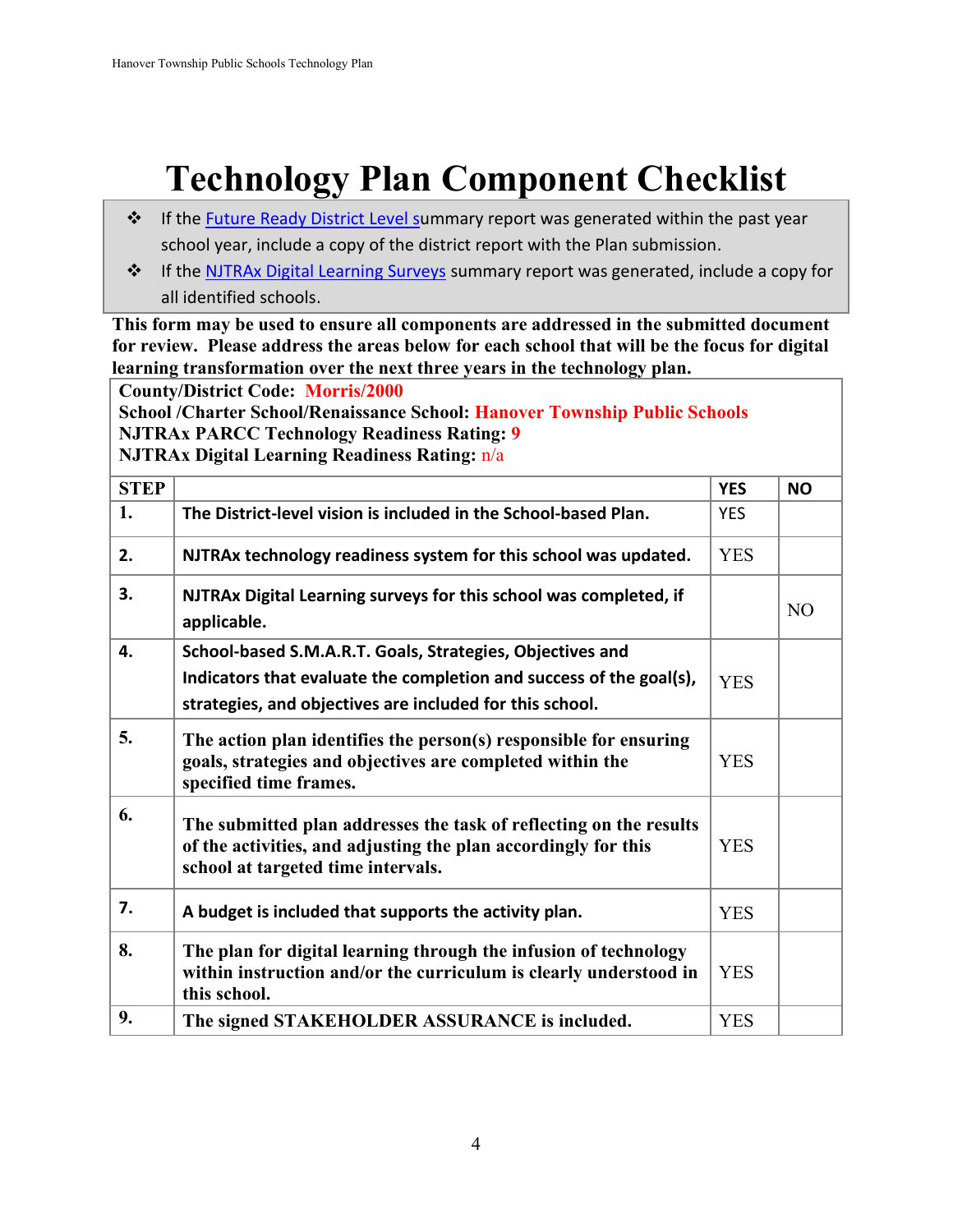#### **TECHNOLOGY MISSION AND VISION STATEMENT**

The mission of the Hanover Township School District to provide a solid foundation for future success, children will be challenged to think critically, assume responsibility, contribute to their community, and care about others as well as themselves. All pupils' unique abilities will be developed within a nurturing environment so that they achieve the New Jersey Core Curriculum Content Standards, New Jersey Learning Standards, and Common Core State Standards at all grade levels through the offering of excellent and innovative academic, athletic, and artistic experiences.

As a component of the school district mission, the Hanover Township School District works to promote a climate that supports student engagement, innovation, and pride. The school district has a strong, existing platform to integrate technology across the curriculum and aspires to continue to integrate technology to promote the education of the whole child while providing meaningful learning experiences to best prepare students for the demands of 21st century life and careers. Through an extensive assessment of district needs and the creation of an innovative strategic plan, Hanover Township Schools has identified several technology goals to support the continued integration of technology in all grades kindergarten to grade eight.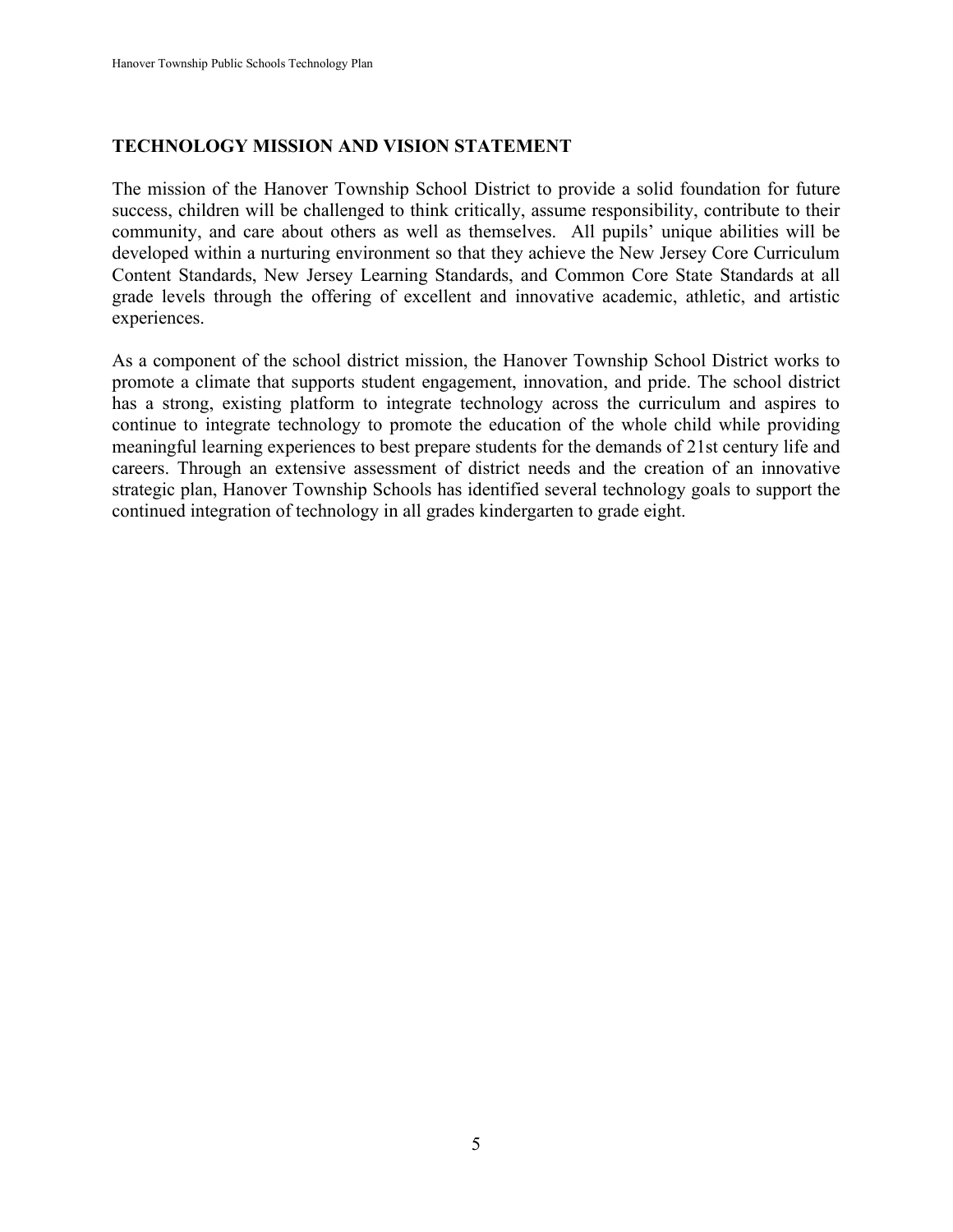#### **CURRENT PRACTICES AND EDUCTIONAL ENVIRONMENT**

The Hanover Township Board of Education has taken great steps in providing, promoting, and supporting the entire school community by collaboratively integrating a three year technology plan with rich goals. District Goals which support technology and digital learning have been established based on needs assessments shared with stakeholders.

The New Jersey Department of Education has created an assessment through NJTrax to determine digital learning readiness as well as technology readiness for state testing. The generated reports have provided meaningful data to support the creation of the Hanover Township Technology Plan.

The current staff's practice in integrating technology across the curriculum to improve instruction is evaluated through observation reports, visits to classroom, lesson plans, curriculum feedback and a staff survey. To date, the technology resources available in each of the four schools are used extensively; computer labs, classroom computers, media centers and technology-based curriculum support the integration of technology. Changing curriculum needs (NJSLS and NJSLA Assessment) promote the technology enhancements, professional development, and integration throughout all aspects of learning.

Staff members seek opportunities to learn more about integrating technology through classroom visits, workshops and personal exploration. Numerous projects that involve students with technology evolve through staff initiative. (i.e. Google Apps for Education, web communication with other school districts and classes, Chromebook initiative)

Increasing the roles of our Educational Technology Specialists has, provided on-site demonstrations, coaching and after school workshops to support and increase staff practices that foster integration of technology across the curriculum.

The reported practices of staff members indicate an evolving level of integrating technology across the curriculum, a high to nearing very high level.

The results of *Educator Academy Survey* administered to teachers, administrators and library media personal indicated:

- A high degree of comfort with basic technology skills on the part of all respondents.
- A need for professional development to effectively utilize changing digital technology (ie. Powerschool, Frontline, GAFE).
- An interest in developing skills to incorporate advanced skills (pod casting, i movie, iPad, Apple TV, coding, GAFE, development, student-created projects, rubric assessment.)

At present our internal network and wireless capabilities have been upgraded. The acquisition of Chromebook, projectors, iPads, laptops have all been on-going and part of the budget process to support the changing and emerging technology needs.

Efforts to maintain and increase the accessibility will continue during 2019-2022.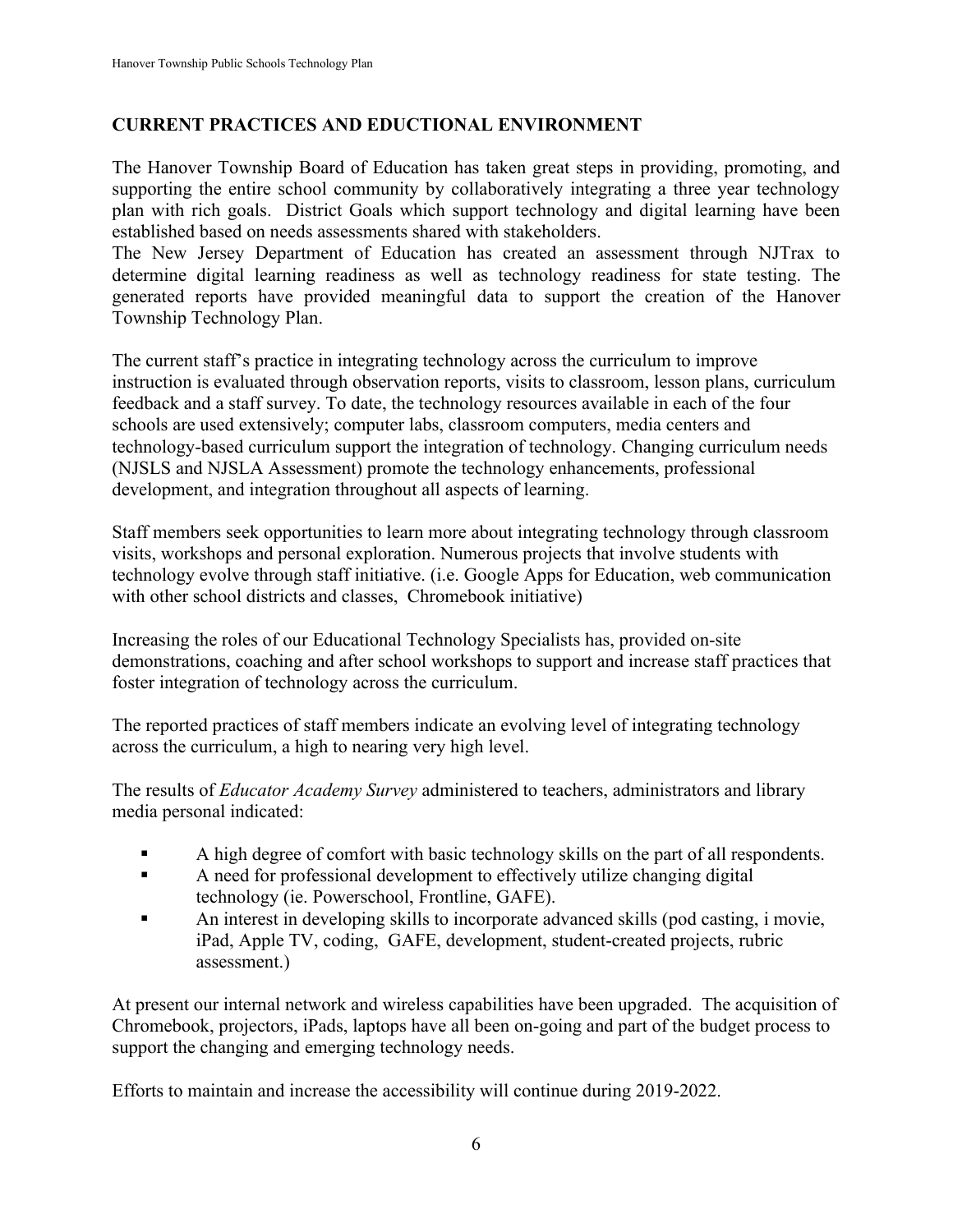#### **TECHNOLOGY NEEDS ASSESSMENT**

Technology will be used to support a comprehensive academic program that prepares students for the 21st century. Technology will be used to effectively communicate with the community. Meeting the goals of the Educational Technology Plan will be noted:

- In the completion of the Digital Learning Teacher Survey and Year End Professional Development and Educator Academy Survey which will determine subsequent staff development opportunities.
- In the formation of yearly professional development plans.
- In the course work and attendance records of the Educator Academy
- In the selection of and reports from off-site workshops.
- In classroom observations.
- In lessons plans.
- In curriculum communication logs.
- In student acquisition of New Jersey Student Learning Standards and achievement on formative and summative assessments ie. NJSLA.
- In the quality of student work as presented in various forms: projects, exhibitions, demonstrations, portfolios. Particular attention will be directed at examples of student work that include technology integration and global connections and outreach.

The implementation of the Technology Plan will serve as a vehicle to record, monitor and inform the integration of technology to support student learning with particular emphasis on New Jersey Student Learning Standards  $21<sup>st</sup>$  century skills, and global communication and outreach.

Student learning that incorporates integrating technology in the curricula and instruction, assists students meeting challenging state academic standards and promotes the development of life-long learning skills will be noted and evaluated through:

- The continuation of the current practice of having teachers record on an annual basis examples of technology enhanced teaching and learning.
- An on-going record of achievement that will support the enhancement of the technology capability of the district. It will be a result of the acquisition of new equipment, and corresponding technology enriched instructional programs and corresponding professional development skills that promote 21<sup>st</sup> century skills and global collaboration and outreach.
- Observation of classrooms, lesson plans, and curriculum communication logs citing integration of technology and evidence of the development of lifelong learning skills.
- Formative, on-time evaluation of student projects, exhibitions, performances, demonstrations and portfolios will provide opportunity to assess the degree to which technology is appropriately integrated into the curricula. The periodic monitoring of the process also provides opportunity to assist students as they are engaged in the learning process. It will also provide instructional strategies and use of technology to promote student achievement.

A particular focus on the attainment of  $21<sup>st</sup>$  century skills and global collaboration and outreach will be an essential part of the formative, as well as summative evaluation and accountability effort. Student attainment of ESSA requirements and NJ Student Learning Standards Content Standards as recorded on local and state assessments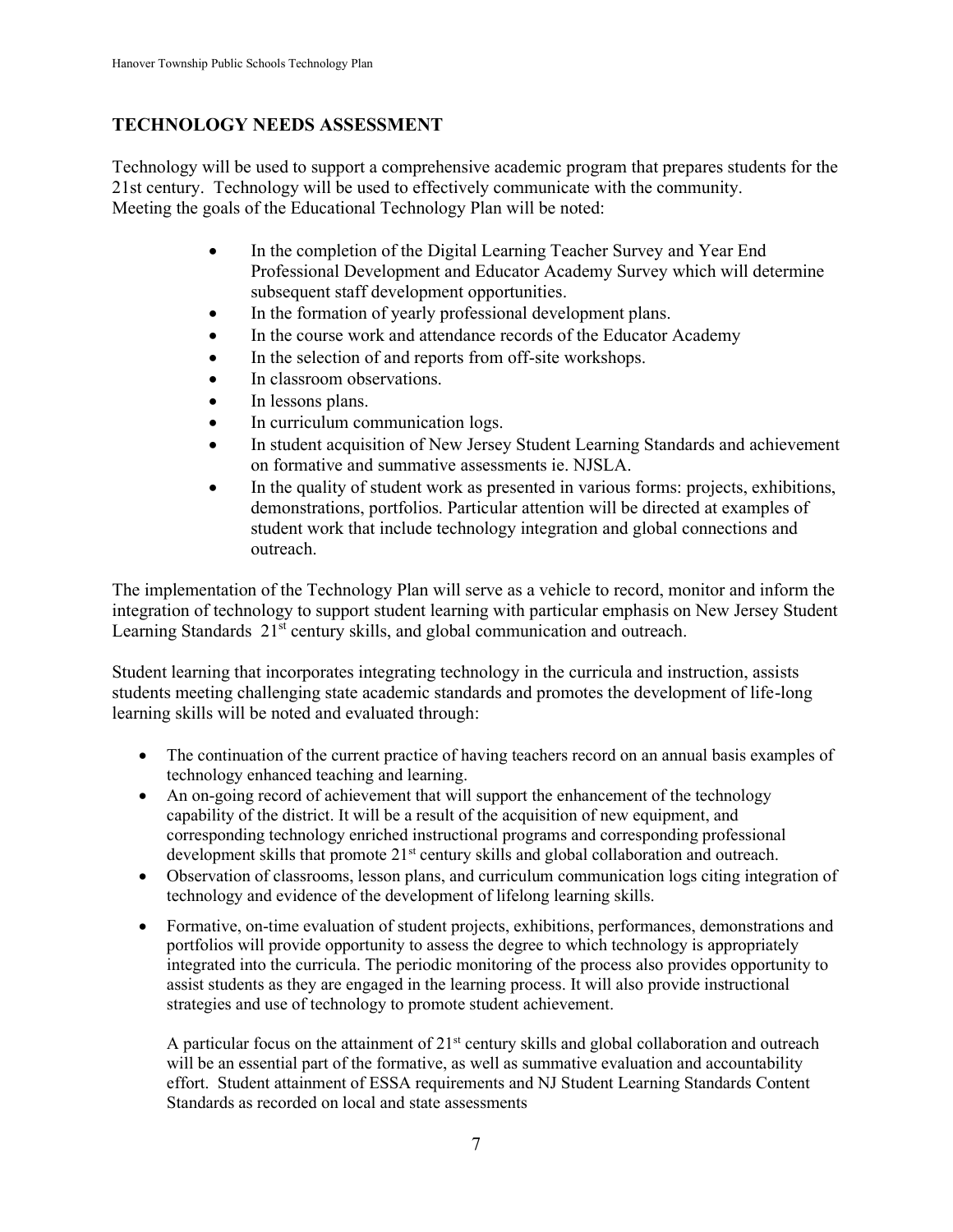#### **DISTRICT TECHNOLOGY GOALS AND INDICATORS**

- *Goal One:* The Hanover Township School District will promote the role of digital learning in the K-8 classroom.
	- The Hanover Township School District will provide resources to differentiate instruction and personalize learning experiences for all students.
	- The Hanover Township School District will provide digital tools to facilitate collaboration across grade levels and content areas.
	- The Hanover Township School District will support the role of technology across the content areas
- *Goal Two:* The Hanover Township School District will use Technology to support communication with the community.
	- The Hanover Township School District will utilize technology to support communication among administration, faculty and staff.
	- The Hanover Township School District will utilize technology to increase communication between the community and schools.
- *Goal Three:* The Hanover Township School District will continue to support a well-managed infrastructure, efficient repair procedures, and high speed connectivity to the Internet in all instructional and administrative areas within the district.
	- The Hanover Township School District will monitor bandwidth usage to ensure optimal capacity, provide appropriate personnel to secure and operate technology infrastructure, maintain operational and reliable technology equipment throughout district, provide adequate wireless density in all classes and instructional areas to support technology related initiatives.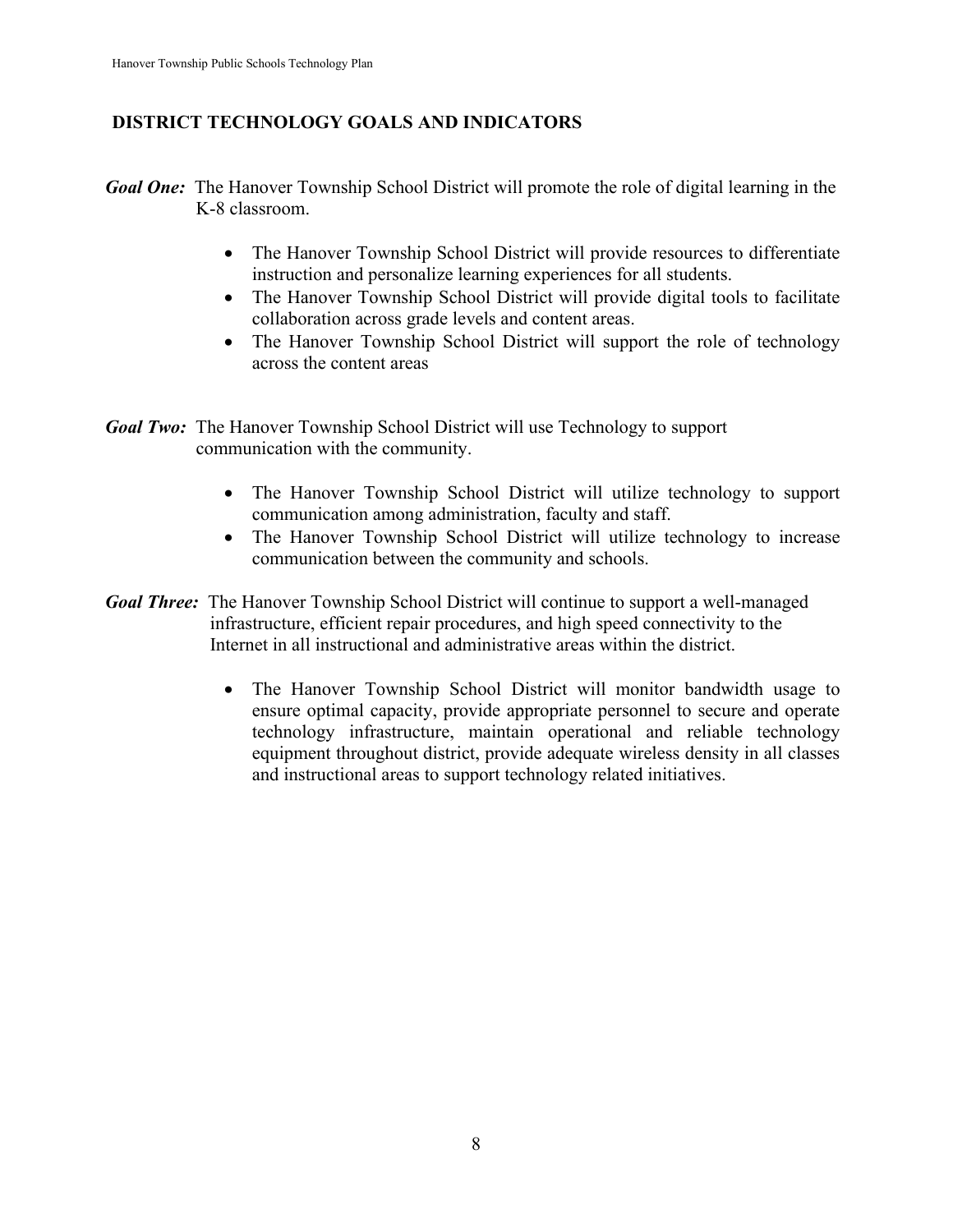### *Hanover Township Public Schools Implementation Planning*

NJTRAx PARCC Readiness Rating: 9 NJTRAx Digital Learning Readiness Rating: n/a **Goal 1:** Technology will be used to support a comprehensive academic program that prepares students for the 21<sup>st</sup> Century. **Objective:** The Hanover Township School District will promote the role of digital learning in the K-8 classroom. **Evaluation/Indicators:** Success will be indicated within surveys, curricular documents, educator feedback, student assessments, and professional development

| <b>Projects/Activities</b>                                    | Person responsible                                                                                  | <b>Timeline</b> | <b>Resources</b>          |
|---------------------------------------------------------------|-----------------------------------------------------------------------------------------------------|-----------------|---------------------------|
| (include the steps required to ensure activity completion)    | for completion of activity and those responsible<br>for reviewing or approving the activity to move | (mm/yr span)    |                           |
|                                                               | forward                                                                                             |                 |                           |
| The District will research and investigate digital resources  | Director of Curriculum                                                                              | 9/2022          | Research, Vendors,        |
| that promote differentiation in the K-8 classroom.            | Principals                                                                                          |                 | Conferences, PLC's,       |
|                                                               | <b>Education Technology Specialists</b>                                                             |                 | Professional Development  |
|                                                               | Director of Technology                                                                              |                 |                           |
|                                                               | Grade Level/Subject Area Leaders                                                                    |                 |                           |
|                                                               |                                                                                                     |                 |                           |
| The District will continue to promote digital learning by     | Director of Technology                                                                              | 9/2022          | Research, Vendors,        |
| replacing obsolete technology and purchasing innovative       | Director of Curriculum                                                                              |                 | PLC's, Comparable         |
| hardware and technology to support curricular initiatives and | <b>Business Administrator</b>                                                                       |                 | <b>Districts</b>          |
| $21st$ century learning.                                      | Principals                                                                                          |                 |                           |
|                                                               | <b>Technology Committee</b>                                                                         |                 |                           |
| The District will promote the use of Google Apps for          | Administrative Team                                                                                 | 9/2022          | Professional Development, |
| Education (GAFE) and infuse the learning management           | <b>Education Technology Specialists</b>                                                             |                 | Workshops, PLC's,         |
| system to support student achievement and communication       | <b>Relevant Instructional Staff</b>                                                                 |                 |                           |
| among professionals.                                          |                                                                                                     |                 |                           |
| The District will use technology to partner with the          | <b>Administrative Team</b>                                                                          | 9/2022          | Partnerships with local   |
| community/related industries/or businesses to promote         | Teachers                                                                                            |                 | businesses ie: Bayer, 3M, |
| student achievement.                                          |                                                                                                     |                 | and Barclays Coding       |
| The District will provide teachers with the proper resources  | Board of Education                                                                                  | 9/2022          | Building based staff to   |
| and support necessary to support student achievement.         | Superintendent                                                                                      |                 | support ongoing           |
|                                                               | Administrative Team                                                                                 |                 | professional development  |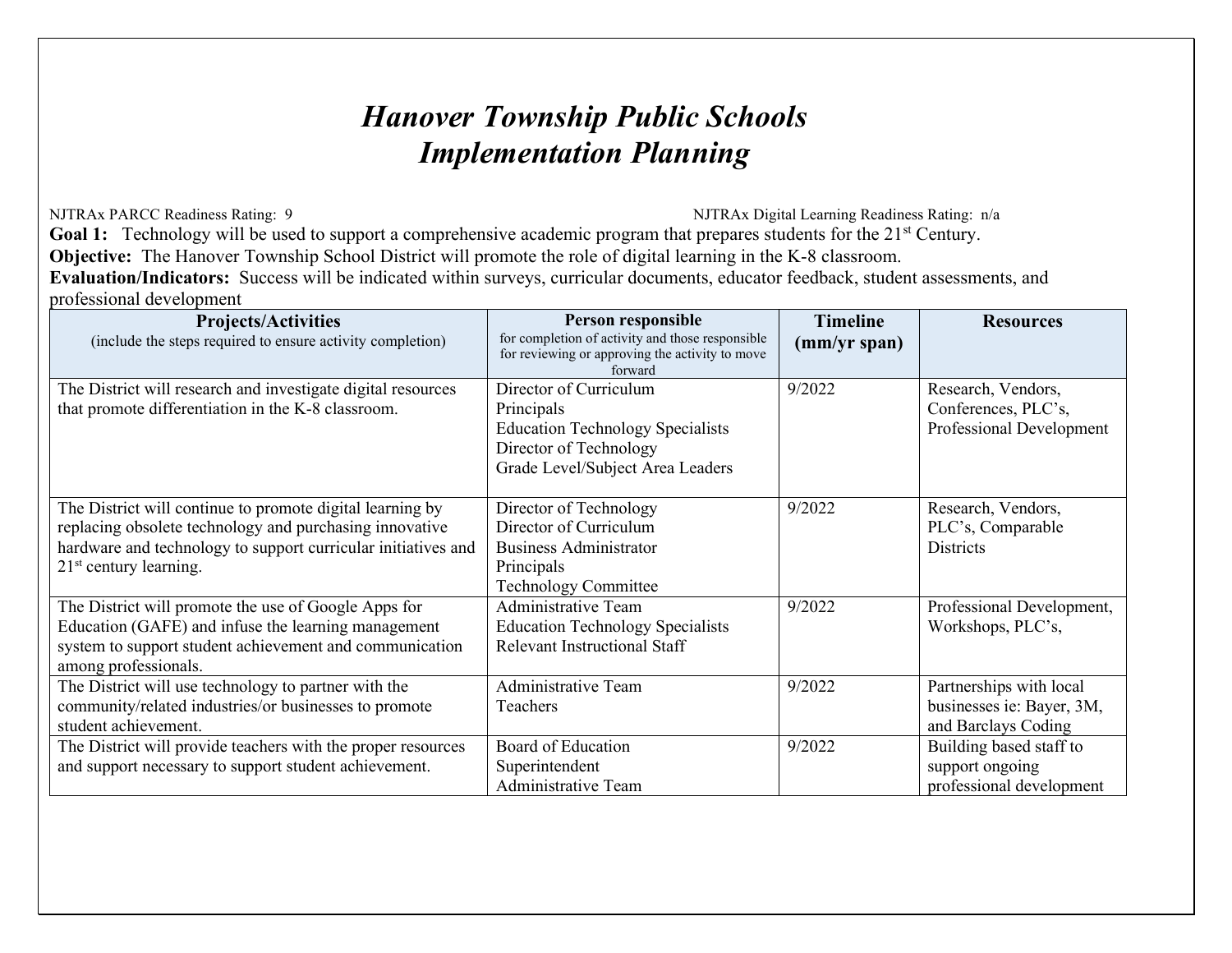| Technology will be used to support a comprehensive<br>academic program that prepares students for the 21 <sup>st</sup><br>Century.                 | $\bullet$<br>$\bullet$<br>$\bullet$<br>$\bullet$<br>$\bullet$ | Training on the Google<br>Environment<br>Google Classroom<br>Training for digital learning<br>Communication via<br>team/faculty meetings<br>Training in the use of google<br>environment will be a focus at<br>PD Workshops.<br>Data driven decisions using<br>Google surveys, spreadsheets,<br>etc.<br>Google Classroom for student<br>management and assessment | 9/2022 | <b>Educator Academy</b><br><b>Education Technology</b><br>Specialists<br>Variety of PD Workshops |
|----------------------------------------------------------------------------------------------------------------------------------------------------|---------------------------------------------------------------|-------------------------------------------------------------------------------------------------------------------------------------------------------------------------------------------------------------------------------------------------------------------------------------------------------------------------------------------------------------------|--------|--------------------------------------------------------------------------------------------------|
| The District will continue to research and investigate<br>resources to provide to all staff and students on data<br>governance and privacy policy. | $\bullet$<br>$\bullet$<br>$\bullet$<br>$\bullet$              | Director of Curriculum<br>Principals<br><b>Educational Technology</b><br>Specialists<br>Director of Technology<br>Grade Level/Subject Area<br>Leaders                                                                                                                                                                                                             | 9/2022 | Research, Conferences,<br>PLC's Professional<br>Development                                      |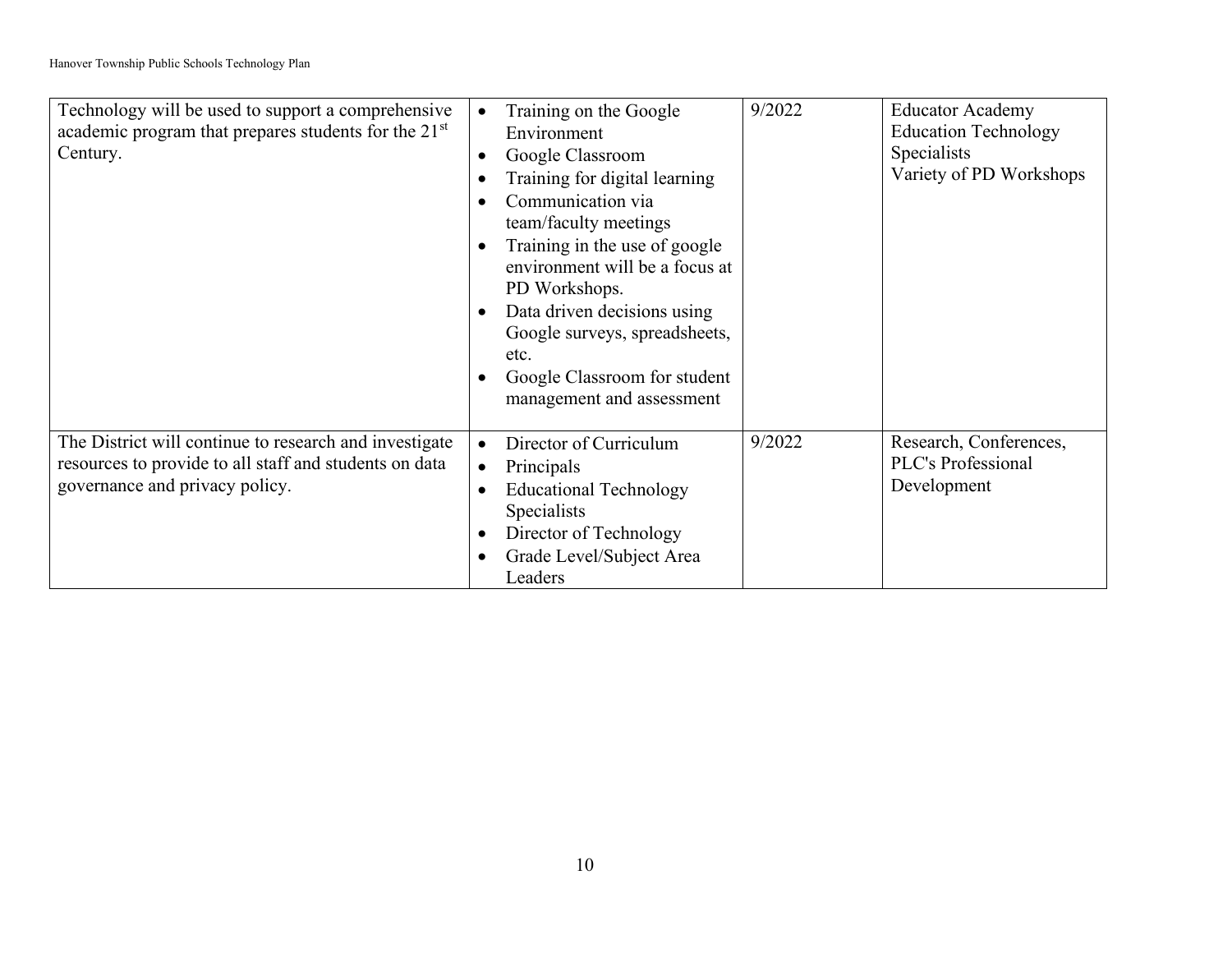### *Hanover Township Public Schools*

NJTRAx PARCC Readiness Rating: 9 NJTRAx Digital Learning Readiness Rating: n/a **Goal 2:** The Hanover Township School District will use Technology to support communication with the community.

**Objective:** The Hanover Township School District will utilize technology to support communication among administration, faculty, staff and the community.

|  | Evaluation/Indicators: Success will be indicated within surveys, community feedback, stakeholder and PLC feedback |  |  |  |
|--|-------------------------------------------------------------------------------------------------------------------|--|--|--|
|--|-------------------------------------------------------------------------------------------------------------------|--|--|--|

| <b>Projects/Activities</b>                                                                                                   | Person responsible                                                                                                                                                                                                                                                                                                                                     | <b>Timeline</b> | <b>Resources</b>                           |
|------------------------------------------------------------------------------------------------------------------------------|--------------------------------------------------------------------------------------------------------------------------------------------------------------------------------------------------------------------------------------------------------------------------------------------------------------------------------------------------------|-----------------|--------------------------------------------|
| (include the steps required to ensure activity completion)                                                                   | for completion of activity and those<br>responsible for reviewing or approving the<br>activity to move forward                                                                                                                                                                                                                                         | (mm/yr span)    |                                            |
| The District will promote online portals to communicate                                                                      | Administrative Team                                                                                                                                                                                                                                                                                                                                    | 9/2022          | Research                                   |
| student achievement                                                                                                          | <b>Education Technology Specialists</b>                                                                                                                                                                                                                                                                                                                |                 | Vendors                                    |
|                                                                                                                              | Director of Technology                                                                                                                                                                                                                                                                                                                                 |                 | Conferences/Workshops                      |
|                                                                                                                              | Grade Level/Subject Area Leaders                                                                                                                                                                                                                                                                                                                       |                 | Professional Development                   |
|                                                                                                                              |                                                                                                                                                                                                                                                                                                                                                        |                 | PLC's                                      |
| The District will research and continue to improve the                                                                       | Director of Technology                                                                                                                                                                                                                                                                                                                                 | 9/2022          | Research, Vendors,                         |
| website to promote ease of navigation.                                                                                       | Principals                                                                                                                                                                                                                                                                                                                                             |                 | PLC's, Comparable Districts                |
|                                                                                                                              | <b>Technology Committee</b>                                                                                                                                                                                                                                                                                                                            |                 |                                            |
| The District will continue to improve its use of emergency                                                                   | Director of Technology                                                                                                                                                                                                                                                                                                                                 | 9/2022          |                                            |
| notification systems, mobile communication app, social                                                                       | Principals                                                                                                                                                                                                                                                                                                                                             |                 |                                            |
| media, to update the community on issues.                                                                                    | Superintendent                                                                                                                                                                                                                                                                                                                                         |                 |                                            |
| The District will enhance its use of Google Apps for                                                                         | <b>Administrative Team</b>                                                                                                                                                                                                                                                                                                                             | 9/2022          | Professional Development,                  |
| Education to streamline communication among all                                                                              | <b>Education Technology Specialists</b>                                                                                                                                                                                                                                                                                                                |                 | Workshops, PLC's,                          |
|                                                                                                                              |                                                                                                                                                                                                                                                                                                                                                        |                 |                                            |
|                                                                                                                              |                                                                                                                                                                                                                                                                                                                                                        |                 |                                            |
|                                                                                                                              |                                                                                                                                                                                                                                                                                                                                                        |                 |                                            |
|                                                                                                                              |                                                                                                                                                                                                                                                                                                                                                        |                 |                                            |
|                                                                                                                              |                                                                                                                                                                                                                                                                                                                                                        |                 |                                            |
|                                                                                                                              |                                                                                                                                                                                                                                                                                                                                                        |                 |                                            |
|                                                                                                                              |                                                                                                                                                                                                                                                                                                                                                        |                 |                                            |
|                                                                                                                              |                                                                                                                                                                                                                                                                                                                                                        |                 |                                            |
|                                                                                                                              |                                                                                                                                                                                                                                                                                                                                                        |                 |                                            |
|                                                                                                                              |                                                                                                                                                                                                                                                                                                                                                        |                 |                                            |
| stakeholders.<br>The Hanover Township School District will use<br>Technology to support communication with the<br>community. | <b>Relevant Instructional Staff</b><br>Training via the Hanover<br>Township Educator Academy<br>Work with Ed. Tech Specialists<br>and PTA Advisory<br>PD regarding social media outlets<br>for classroom use.<br>Research on possible tools will be<br>conducted and collaboration will<br>occur with Technology Committee<br>and Administrative Team. | 9/2022          | Swift Reach<br>Website<br>PowerTeacher Pro |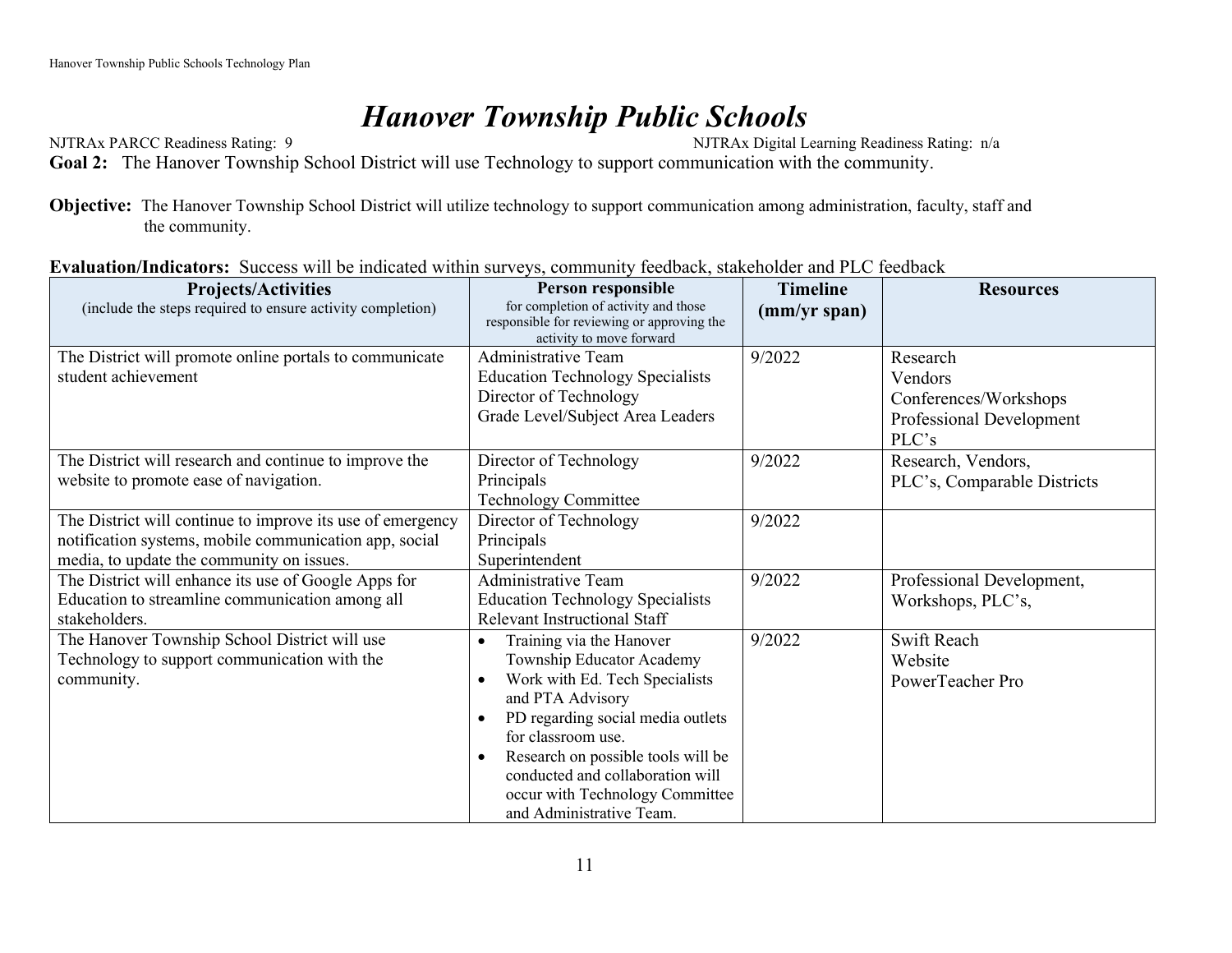### *Hanover Township Public Schools*

NJTRAx PARCC Readiness Rating: 9 NJTRAx Digital Learning Readiness Rating: n/a

Goal 3: The Hanover Township School District will continue to support a well-managed infrastructure, efficient repair procedures, and high speed connectivity to the Internet in all instructional and administrative areas within the district.

**Objective:** The Hanover Township School District will monitor bandwidth usage to ensure optimal capacity, provide appropriate personnel to secure and operate technology infrastructure, maintain operational and reliable technology equipment throughout district, provide adequate wireless density in all classes and instructional areas to support technology related initiatives.

| <b>Projects/Activities</b><br>(include the steps required to ensure activity completion)                                                       | Person responsible<br>for completion of activity and those responsible<br>for reviewing or approving the activity to move<br>forward | <b>Timeline</b><br>(mm/yr span) | <b>Resources</b>                               |
|------------------------------------------------------------------------------------------------------------------------------------------------|--------------------------------------------------------------------------------------------------------------------------------------|---------------------------------|------------------------------------------------|
| Maintain contract Crown Castle for the WAN<br>connections of 1GB between each of the<br>elementary schools back to the middle school.          | Director of Technology<br><b>Business Administrator</b>                                                                              | 6/2022                          | <b>Sunesys</b>                                 |
| Maintain high quality LAN in each building to<br>ensure that network traffic within the building<br>for data and phones travels as needed.     | Director of Technology<br><b>Business Administrator</b>                                                                              | 6/2022                          | Monitoring                                     |
| Maintain and upgrade at End Of Life devices<br>where applicable.                                                                               | Director of Technology<br><b>Business Administrator</b>                                                                              | 6/2022                          | Monitoring                                     |
| Monitor wireless traffic to see if other access<br>points are needed. Increase Wi-Fi density as<br>needed.                                     | Director of Technology<br><b>Business Administrator</b>                                                                              | $09/2019 -$<br>06/2022          | Monitoring<br>Aerohive<br><b>Access Points</b> |
| Upgrade District servers utilizing<br>virtualization<br>Increase total Chromebooks to accommodate<br>a cart to classroom environment grade K-8 | Director of Technology<br>Director of Technology<br>Director of Curriculum                                                           | 9/2019<br>6/2022                | <b>VMWare</b><br>Chromebooks                   |

**Evaluation/Indicators:** Network functionality, repair response time, increased student to device ratios, optimized bandwidth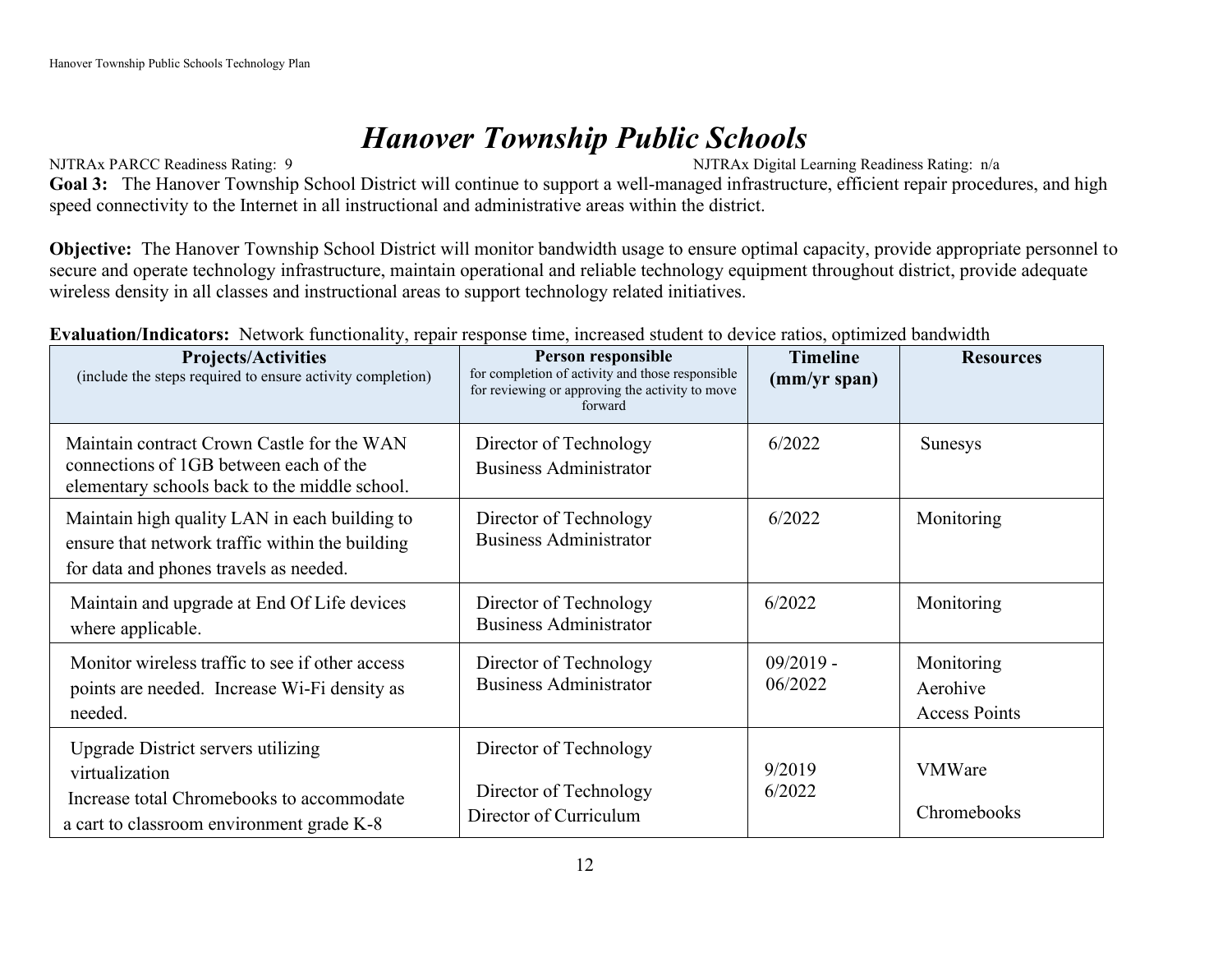|                                                                                                                                                                                                                                                      | Principals                                                                                                                                                                                                                      |        | Staff                  |
|------------------------------------------------------------------------------------------------------------------------------------------------------------------------------------------------------------------------------------------------------|---------------------------------------------------------------------------------------------------------------------------------------------------------------------------------------------------------------------------------|--------|------------------------|
|                                                                                                                                                                                                                                                      | <b>Education Technology</b>                                                                                                                                                                                                     |        |                        |
|                                                                                                                                                                                                                                                      | <b>Specialists</b>                                                                                                                                                                                                              |        |                        |
| Maintain the contract with Lightpath for ISP                                                                                                                                                                                                         | Director of Technology                                                                                                                                                                                                          | 6/2022 | Lightpath              |
| Services of 1GB Fiber Internet Access                                                                                                                                                                                                                | Coordinator                                                                                                                                                                                                                     |        |                        |
|                                                                                                                                                                                                                                                      | <b>Business Administrator</b>                                                                                                                                                                                                   |        |                        |
| Education Technology Specialists will be                                                                                                                                                                                                             | Director of Technology                                                                                                                                                                                                          | 6/2022 | <b>Budgeted Salary</b> |
| employed in each elementary school to                                                                                                                                                                                                                | Director of Curriculum                                                                                                                                                                                                          |        |                        |
| function as support and a liaison to the                                                                                                                                                                                                             | Principals                                                                                                                                                                                                                      |        |                        |
| Technology Department.                                                                                                                                                                                                                               | <b>Education Technology</b>                                                                                                                                                                                                     |        |                        |
|                                                                                                                                                                                                                                                      | Specialists                                                                                                                                                                                                                     |        |                        |
| The Hanover Township School District will<br>continue to support a well-managed infrastructure,<br>efficient repair procedures, and high speed<br>connectivity to the Internet in all instructional and<br>administrative areas within the district. | Technology Committee will<br>$\bullet$<br>assess on a quarterly basis<br><b>Vendor Presentations/Webinars</b><br>$\bullet$<br>Director of technology will<br>$\bullet$<br>continue to articulate with<br>surrounding districts. | 9/2022 |                        |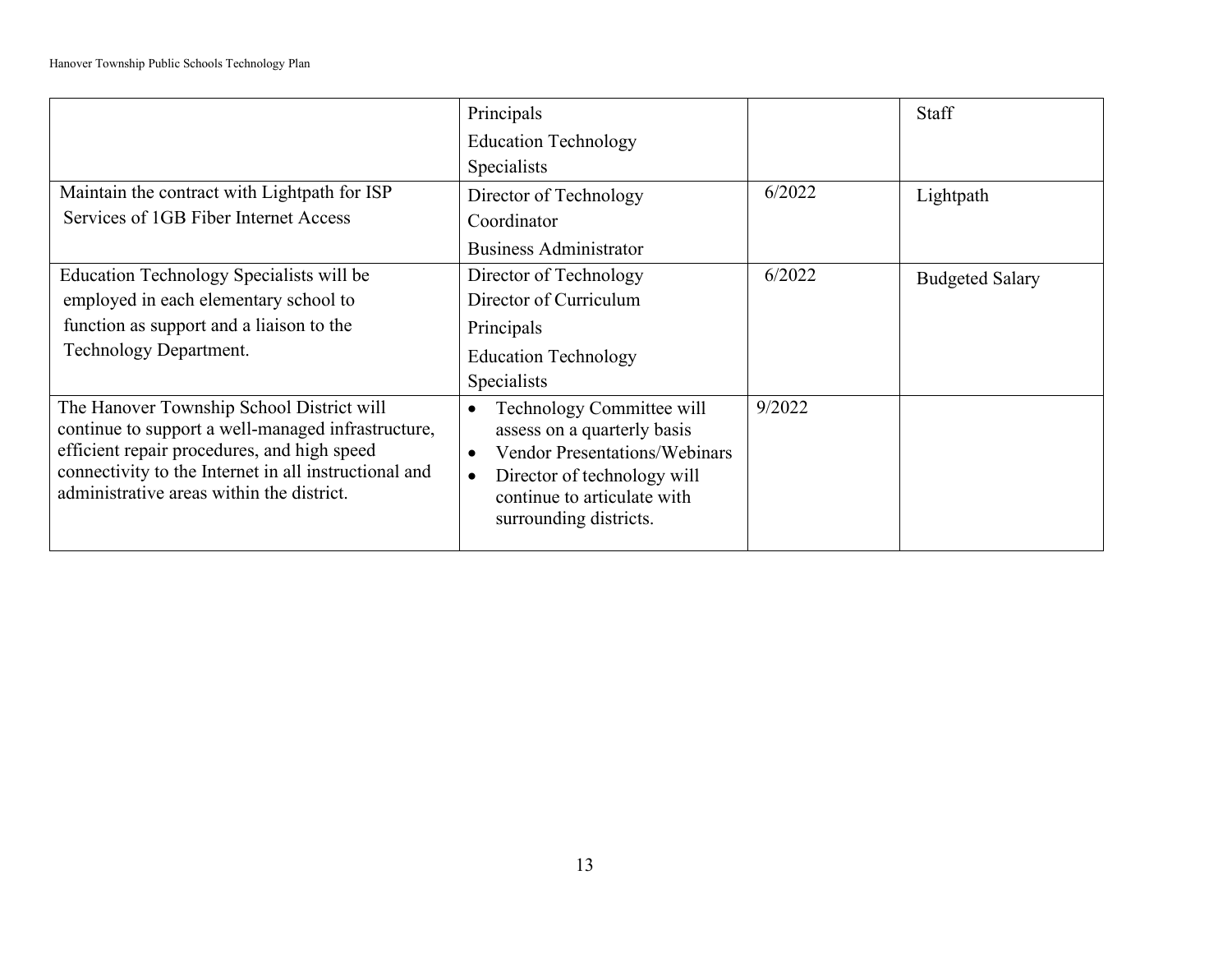| <b>Three Year Educational Technology Funding Plan</b> |                                                                                                                                                                                                                                                                                                                 |                           |                                |                         |                                                |  |
|-------------------------------------------------------|-----------------------------------------------------------------------------------------------------------------------------------------------------------------------------------------------------------------------------------------------------------------------------------------------------------------|---------------------------|--------------------------------|-------------------------|------------------------------------------------|--|
| <b>Item</b>                                           | <b>Description of Item to be Purchased</b>                                                                                                                                                                                                                                                                      | Federal<br><b>Funding</b> | <b>State</b><br><b>Funding</b> | Local<br><b>Funding</b> | Misc.<br>(private<br>funding,<br>grants, etc.) |  |
| <b>Digital Curricula</b>                              | Continued subscription to pre-approved curricula in<br>accordance with both state learning standards and<br>approved district curriculum.                                                                                                                                                                       | 0%                        | 0%                             | 100%                    | 0%                                             |  |
| <b>Technology</b><br>Equipment                        | Year 1<br>• Purchase and deploy 500<br>Chromebooks and carts to MJS<br>• Maintain existing equipment and repair/replace as<br>needed<br>Year 2<br>• Purchase and deploy Chromebooks and carts to as<br>necessary for replacement purposes only<br>• Maintain existing equipment and repair/replace as<br>needed | 0%                        | 0%                             | 100%                    | $0\%$                                          |  |